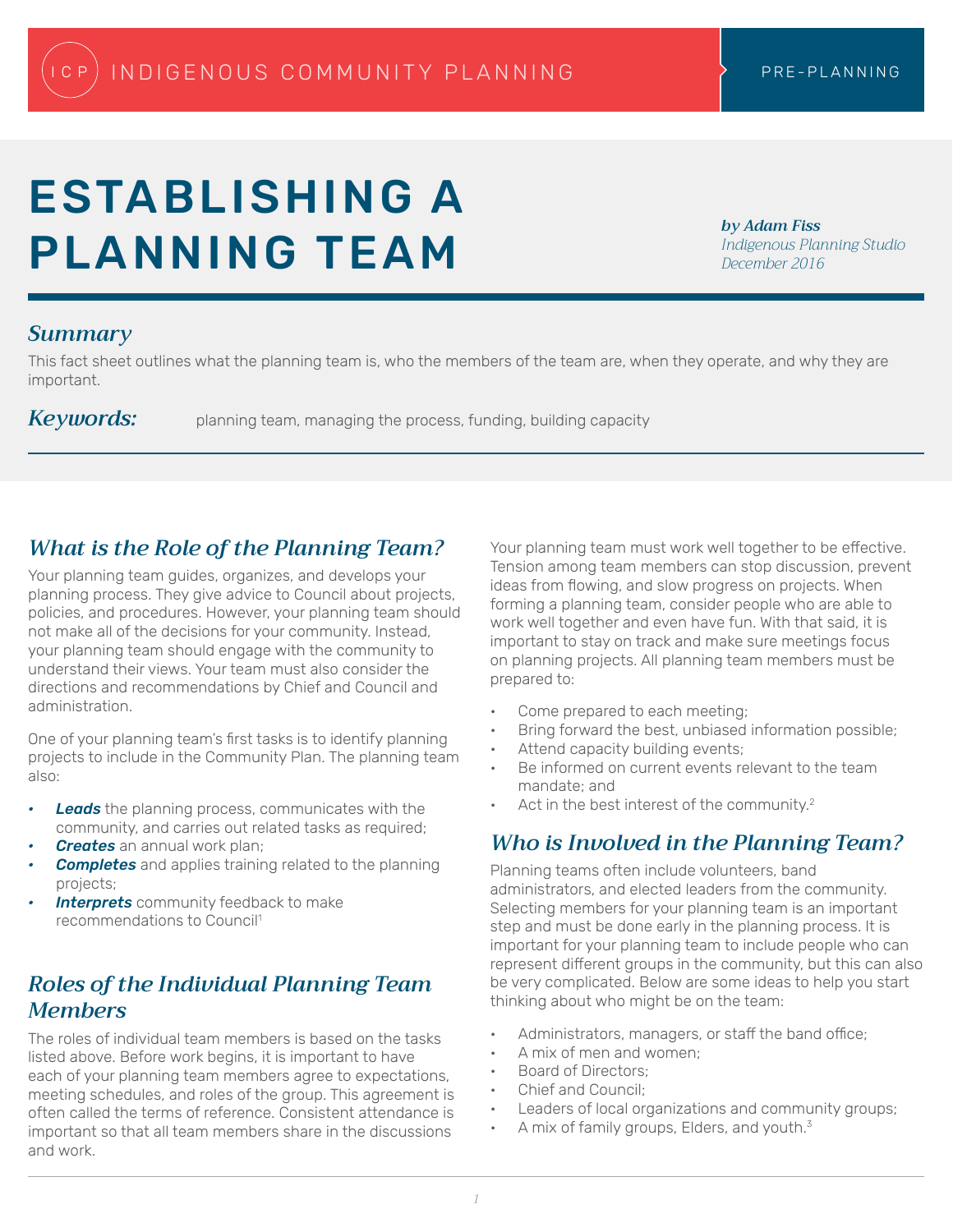There are a few other considerations when choosing team members. It is important that members are prepared for the time commitment that the team requires. Planning team members should also be trustworthy and reliable. They should enjoy participating in discussion, passionate about your community, and eager to solve the issues that it faces. It is important to select members who know what is happening in the community and are able to access local knowledge holders.

"We involved the entire Squiala community. We have a representative Community Development Plan committee including elders, youth, council and staff. We also have a strong project team with fully involved council, staff, planning consultants, legal advisor, technical support from INAC, and staff and politicians from the municipality of Chilliwack. We let consultants go when they wanted to tell us what they thought we wanted, instead of listening to the community members."14

 – Squiala First Nation of the Slo:lo Nation, British Columbia

#### *Who Adds to the Planning Team's Success?*

A good Community Plan relies on good direction and community consultation. While many First Nations plan without help from a professional planner, others find them valuable. If a professional planner is involved, they should help teach skills in the community. They should be a mentor and trainer to members of your planning team, "and not the leader or decision-maker."4

A 'community champion' or the 'planning champion' can be helpful to your planning team. The champion often introduces "the idea of planning to the community and leadership, and can drive the process, gain support, and help built a planning team."5 The champion brings people together, making them feel comfortable and included. They are passionate about working with and learning from members in your community.<sup>6</sup> They may come forward as a result of a proposed development, a move into the Treaty Land Entitlement process, or an issue that gets people talking. Just like your planning team, the "champion needs to be based in the community, respected by community members, and prepared for a long-term commitment to the planning process."7

In the implementation stage, your community starts carrying out projects identified in the planning stage. Lengthy projects often involved professionals like project managers and consultants. These people manage and oversee the day-today progress of projects.<sup>8</sup> Regular progress meetings with the project management team, planning team, Chief and Council, and administration are important. These meetings make sure any "large changes to the costs, timelines or nature or quality of work" reflect the community's desires.<sup>9</sup>

# *When Does the Planning Team Operate?*

The planning team is involved with the Community Plan at every step in the planning cycle (Figure 1).



#### *Figure 1 | The planning cycle.*

*Adapted from* (Indigenous and Northern Affairs Canada / Indigenous Services Canada. "CCP Handbook: Comprehensive Community Planning for First Nations in British Columbia, Third Edition." 2013. Accessed October 24, 2016, http://www.aadnc-aandc.gc.ca/DAM/DAM-INTER-BC/STAGING/texte-text/ ccphb2013\_1378922610124\_eng.pdf. p. 14.) *Used with permission.*



The team is formed during the pre-planning phase. Share team members' names with the community so people know who to talk to if they have any questions.

The team organizes community events during the planning phase. By the end of the planning phase, "the planning team will have … goals, objectives, actions, projects, and desired outcomes in each planning area."10



The team will invest a lot of time in this phase to meet with community members and oversee projects. The team will update the community on project progress, often with advisory committees and focus groups.11



In the final stage, the planning team oversees project monitoring and evaluation. The team shares "lessons learned with the community and leadership."<sup>12</sup>